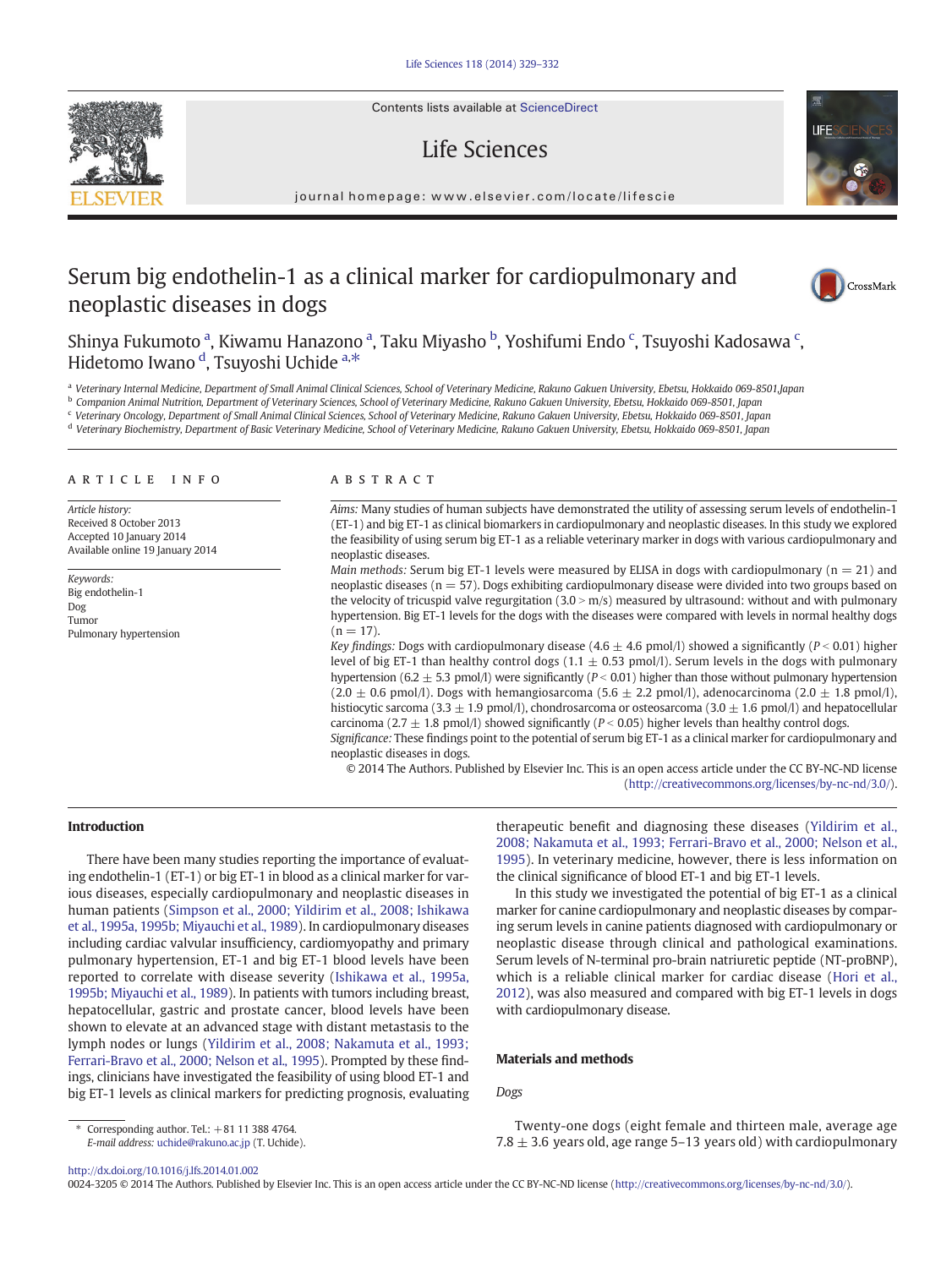disease and 57 dogs with neoplastic disease (twenty five female and thirty two male, average age  $8.9 \pm 4.1$  years old, age range 6–14 years old), diagnosed at Rakuno Gakuen University Veterinary Teaching Hospital during a period from April 2010 to July 2013, were enrolled in this study. Seventeen healthy dogs (eleven female and six male, average age 8.3  $\pm$  3.4 years old, age range 4–10 years old) kept at Kitasato University or Rakuno Gakuen University were used as controls. There was no significant difference in the results based on age or sex among cardiopulmonary, neoplastic and control groups.

All experimental procedures in this study progressed under approval by ethics committees in Kitasato and Rakuno Gakuen Universities (ethics committee approval numbers 10-028 and VH24A13, respectively).

### Diagnosis of cardiopulmonary and neoplastic diseases

Cardiopulmonary diseases were diagnosed by ultrasound with sector probes (3 to 7.5 MHz) in conjunction with a scanner (EUB-6500, HITACHI Medical Corporation, Tokyo, Japan) by three experienced veterinarians in accordance with commonly recognized ultrasound criteria. The cardiopulmonary disease studied was valvular (mitral and tricuspid valves) insufficiency (twenty-one cases). The presence of pulmonary hypertension was confirmed based on tricuspid valve regurgitation (TR) velocity ( $3.0 > m/s$ ) in accordance with previous reports [\(Hori et al., 2012\)](#page-3-0). Neoplastic diseases were diagnosed by histopathological examination using excised tumor tissues after surgery. The neoplastic diseases enrolled in this study were hemangiosarcomas (eight cases), malignant melanomas (eight cases), adenocarcinomas (nine cases), histiocytic sarcoma (six cases), lymphomas (seven cases), chondrosarcoma or osteosarcoma (four cases), mast cell tumors (four cases), transitional cell carcinomas (three cases), hepatocellular carcinomas (four cases), gastrointestinal stromal tumor (one case), granulosa cell tumor (one case), multiple myeloma (one case) and schwannoma (one case). Because a decrease in renal excretion lengthens the halflife of big ET-1 in blood [\(Rossi et al., 2013\)](#page-3-0), dogs with renal disease were excluded from this study based on blood tests and urinalysis.

#### Serum big ET-1 levels

We prepared serum samples according to methods described in previous studies [\(Yildirim et al., 2008; Rossi et al., 2013; Gruber et al., 2000;](#page-3-0) [Glaus et al., 2004\)](#page-3-0). Briefly, venous blood was collected in a serum separating plastic tube. Immediately after centrifugation at 1200 g for 10 min at 4 °C, serum samples were stored at  $-80$  °C until measurement.

Serum big ET-1 concentrations were assessed with a commercial ELISA kit for human big ET-1 (Big ET-1 EIA Kit, IBL, Japan) after solid phase extraction using Sep-Pak C18 cartridges (Waters, USA) according to the manufacturer's protocol. This assay kit is demonstrated by the manufacturer to have no significant cross-reactivity  $($  <0.1%) with ET-1, ET-2, ET-3, big ET-2 or big ET-3. To show the feasibility of using a human ELISA kit for estimation of canine big ET-1, we performed a dilution experiment  $(2^n)$  dilution) using canine serum samples. The resulting curves obtained from the dilution experiment were parallel to the standard curve. Linearity of the curves was observed between 0.18 and 23 pmol/l. To evaluate the intra-assay and inter-assay coefficients of variance, we measured three samples five times for three alternating days. The intra-assay and inter-assay coefficients of variance were 3.9% and 2.5% respectively. Serum NT-proBNP levels were measured by a commercial laboratory (IDEXX Laboratories, Japan).

## Statistical analysis

The Mann–Whitney U test was used to analyze differences in serum big ET-1 or NT-pro BNP levels with  $P < 0.05$  considered significant. Spearman's rank correlation coefficient was used to analyze the correlation between serum big ET-1 levels and TR speeds. Data analyses were carried out with Excel Toukei 2010 (SSRI, Tokyo, Japan). All data in this study are shown as mean  $\pm$  standard deviation.

#### Results

#### Serum NT-pro BNP and big ET-1 levels in cardiopulmonary disease

Dogs with cardiopulmonary disease were divided into two groups: without and with pulmonary hypertension based on TR velocity measured by ultrasound. No significant difference was observed in serum NT-pro BNP levels between the two cardiopulmonary disease groups: those without (848  $\pm$  1018 pmol/l) and with (1398  $\pm$  1746 pmol/l) pulmonary hypertension. In contrast, serum big ET-1 levels were significantly ( $P < 0.01$ ) elevated in dogs with pulmonary hypertension  $(6.2 \pm 5.3 \text{ pmol/l})$  compared to those without pulmonary hypertension  $(2.0 \pm 0.6 \text{ pmol/l})$  (Fig. 1). Regardless of the presence or absence of pulmonary hypertension, dogs with cardiopulmonary disease (4.6  $\pm$ 4.6 pmol/l) showed a significantly ( $P < 0.01$ ) higher level of big ET-1 than healthy controls (1.1  $\pm$  0.49 pmol/l). Through correlation analysis between the serum levels of NT-pro BNP or big ET-1 and TR velocity values obtained by ultrasound, which represent systolic pulmonary artery pressure, big ET-1 levels ( $R^2 = 0.74$ ,  $P < 0.01$ ) were shown to correlate better with the severity of pulmonary hypertension than NTpro BNP levels ( $R^2 = 0.32$ ,  $P = 0.24$ ). These results suggest that serum big ET-1 could be a more reliable clinical marker than serum NT-pro BNP for detecting cardiopulmonary disease with pulmonary hypertension in dogs.

#### Serum big ET-1 levels in neoplastic disease

To investigate the potential of big ET-1 as a tumor maker, we assessed serum levels in dogs exhibiting various tumors. Serum big ET-1 levels in dogs with hemangiosarcoma ( $5.6 \pm 2.2$  pmol/l), adenocarcinoma (2.0  $\pm$  1.8 pmol/l), histiocytic sarcoma (3.3  $\pm$  1.9 pmol/l), chondrosarcoma or osteosarcoma (3.0  $\pm$  1.6 pmol/l) and hepatocellular carcinoma (2.7  $\pm$  1.8 pmol/l) were significantly (P < 0.05) higher than those in healthy control dogs (1.1  $\pm$  0.53 pmol/l) ([Fig. 2](#page-2-0)). Interestingly, hemangiosarcoma, a tumor derived from vascular endothelial cells, produced the highest level of all tumors examined.



Fig. 1. Serum big ET-1 levels in dogs with cardiopulmonary diseases. Dogs with cardiopulmonary diseases were divided into two groups, dogs without and with pulmonary hypertension (PH), based on TR velocity measured by ultrasound. Serum big ET-1 levels were assessed in the groups without and with PH (groups with cardiopulmonary disease), compared to those of healthy control group. Serum big ET-1 levels in the dogs with the disease were significantly ( $P < 0.01$ ) higher than those of control dogs. Significant  $(P < 0.01)$  and remarkable increase was observed in dogs with PH compared to the group without PH and healthy group. Each point represents an individual serum level. The horizontal lines represent the means for each group.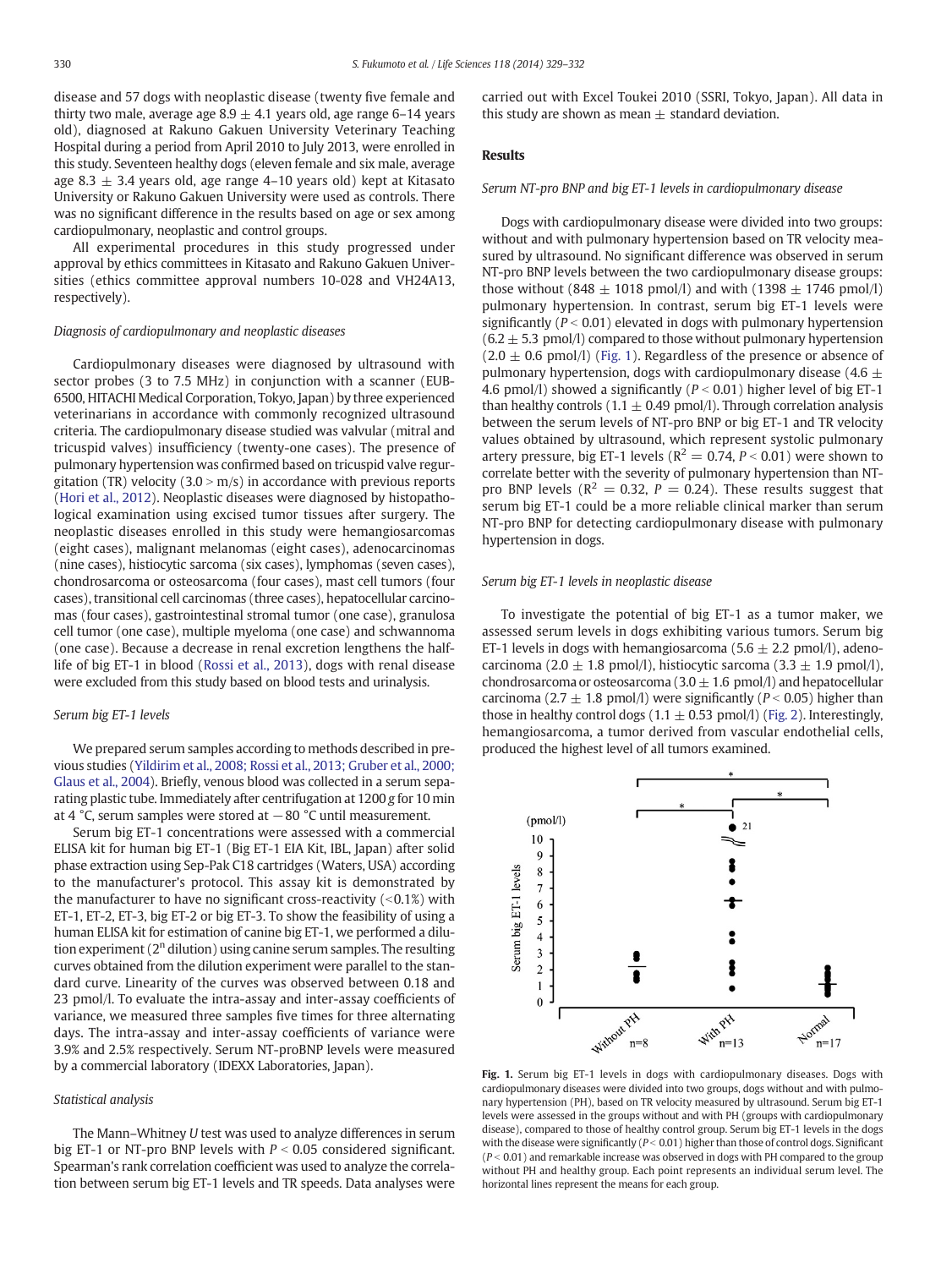<span id="page-2-0"></span>

Fig. 2. Serum big ET-1 levels in neoplastic diseases. Serum big ET-1 levels were assessed in healthy control dogs (Cont) and patient dogs with hemangiosarcoma (HSA), malignant melanoma (MM), adenocarcinoma (AC), histiocytic sarcoma (HCS), lymphoma (LYM), chondrosarcoma or osteosarcoma (CS/OS), mast cell tumor (MCT), transitional cell carcinoma (TCC), hepatocellular carcinoma (HCC), gastrointestinal stromal tumor (GIST), granulosa cell tumor (GCT), multiple myeloma (MYE) and schwannoma (CHW). Serum big ET-1 levels in dogs with HSA, AC, HCS, CS/OS and HCC were significantly  $(P < 0.05)$  higher than those in healthy control dogs. Each point represents an individual serum big ET-1 level. The horizontal lines represent the means for each group.

Comparison of serum big ET-1 levels in cardiopulmonary and neoplastic diseases

To investigate the specificity of serum big ET-1 as a clinical marker, we compared the levels among cardiopulmonary, neoplastic and control groups (Fig. 3). As a result, we observed no significant difference in the levels between the cardiopulmonary (4.6  $\pm$  4.6 pmol/l) and neoplastic (2.5  $\pm$  2.3 pmol/l) groups, although the groups with the diseases showed a significant ( $P < 0.01$ ) and notable increase compared with the control group (1.1  $\pm$  0.53 pmol/l). These findings show that a primary diagnosis for cardiopulmonary or neoplastic disease based on clinical assessment is essential.

#### **Discussion**

The precursor form proBNP exists as a pro-hormone that is cleaved into the inactive N-terminal fragment NT pro-BNP and active peptide BNP prior to release into blood circulation ([Hunt et al., 1997](#page-3-0)). NT pro-BNP is, at present, used as a surrogate marker for the biologically active



Fig. 3. Comparison of serum big ET-1 levels between cardiopulmonary and neoplastic diseases. Serum big ET-1 levels were quantitatively assessed in healthy control dogs (Cont) and patient dogs with neoplastic (ND) and cardiopulmonary (CPD) diseases. Serum big ET-1 levels in dogs with cardiopulmonary and neoplastic diseases were significantly higher than those in healthy control dogs. No significant difference was observed between the cardiopulmonary and neoplastic groups. Each point represents an individual serum big ET-1 level. The horizontal lines represent the means for each group.

form BNP because the peptide is more stable in vivo than the active form [\(Ichiki et al., 2013](#page-3-0)). Similarly, the biologically active form ET-1 is generated by enzymatic cleavage from the inactive precursor form big ET-1, which is more stable in vivo than the active form ([Hemsen et al.,](#page-3-0) [1995](#page-3-0)). BNP is produced by ventricular myocytes in response to ventricular myocyte stretch ([Ichiki et al., 2013\)](#page-3-0), while expression of preproET-1 mRNA and production of ET-1 increase mainly in the lung of human patients with cardiopulmonary diseases in association with pulmonary vascular remodeling ([Gao et al., 2013; Wang et al., 2011\)](#page-3-0). We have previously demonstrated a substantial increase in preproET-1 mRNA expression in the lungs of dogs with heartworm disease (dirofilariasis), which commonly leads to severe pre-capillary pulmonary hypertension due to the presence of nematodes within the pulmonary artery ([Uchide](#page-3-0) [and Saida, 2005\)](#page-3-0). Although elevated preproET-1 mRNA expression was also observed in canine heart tissues as a result of right heart overload secondary to pulmonary hypertension, vascular structural changes and overproduction of ET-1 in the lung could be closely associated with the pulmonary hypertension. The considerable increase in serum ET-1 levels observed in dogs with the diseases more likely arises from severe and extensive histological changes in the lung rather than from changes in the heart [\(Munnell et al., 1980; Schaub and Rawlings,](#page-3-0) [1980\)](#page-3-0). Together with previous reports showing a deeper involvement of ET-1 than BNP in pulmonary disease ([Hori et al., 2012; Hemsen](#page-3-0) [et al., 1995\)](#page-3-0) our findings that serum big ET-1 levels correlate with the severity of pulmonary hypertension suggest that serum big ET-1 could be more reliable than NT pro-BNP as a clinical marker for cardiopulmonary disease with pulmonary hypertension in dogs.

In human medicine, many tumor makers, including prostate specific antigen for prostate carcinomas, alpha-fetoprotein for hepatocellular tumors, urine basic fetoprotein for bladder cancer, carcinoembryonic antigen and breast carcinoma-associated antigen 225 for breast cancer and cytokeratin 19 fragment for lung cancer, have been studied and used clinically [\(Jansen et al., 2010; Morimoto et al., 2012; Imamura](#page-3-0) [et al., 2000; Esteban et al., 1994; Kaneko et al., 1995; Lee et al., 2013](#page-3-0)). However in veterinary medicine, no reliable tumor marker is currently available for clinical use. Our finding that serum big ET-1 increases in a variety of canine tumors shows its promise as a tumor marker, as has been the case in human medicine [\(Yildirim et al., 2008; Nakamuta](#page-3-0) [et al., 1993; Ferrari-Bravo et al., 2000; Nelson et al., 1995](#page-3-0)). In particular, hemangiosarcoma drew our attention because it produced the highest level of all tumors examined. This result could be explained by the fact that HSA is a tumor originating from vascular endothelial cells that have the ability to produce and secrete ET-1 ([Smith, 2003; Abraham](#page-3-0) [et al., 2007; Yanagisawa et al., 1988\)](#page-3-0). Another contributing factor may be that disseminated intravascular coagulation occurs with high incidence in canine HSA [\(Smith, 2003\)](#page-3-0). Reports confirming elevation of serum ET-1 and big ET-1 in human patients with disseminated intravascular coagulation support this hypothesis [\(Ishibashi et al., 1991, 1994;](#page-3-0) [Asakura et al., 1992](#page-3-0)). An important next step is to examine serum big ET-1 levels in dogs with disseminated intravascular coagulation in order to better understand the specificity of big ET-1 as a tumor marker for HSA.

Cardiopulmonary and neoplastic diseases are listed as major causes of death in aged dogs [\(Bronson, 1982; Fleming et al., 2011\)](#page-3-0). Serum big ET-1 levels could aid diagnosis and treatment of these diseases in veterinary medicine. However, because there is no significant difference in serum big ET-1 levels between cardiopulmonary and neoplastic patients, specific diagnostic assessment for each disease in combination with other clinical modalities including X-ray, ultrasound and blood tests would be an important first step when using this peptide as a clinical marker for diverse conditions.

#### **Conclusion**

We have investigated the potential of serum big ET-1 as a clinical marker for canine cardiopulmonary and neoplastic diseases by